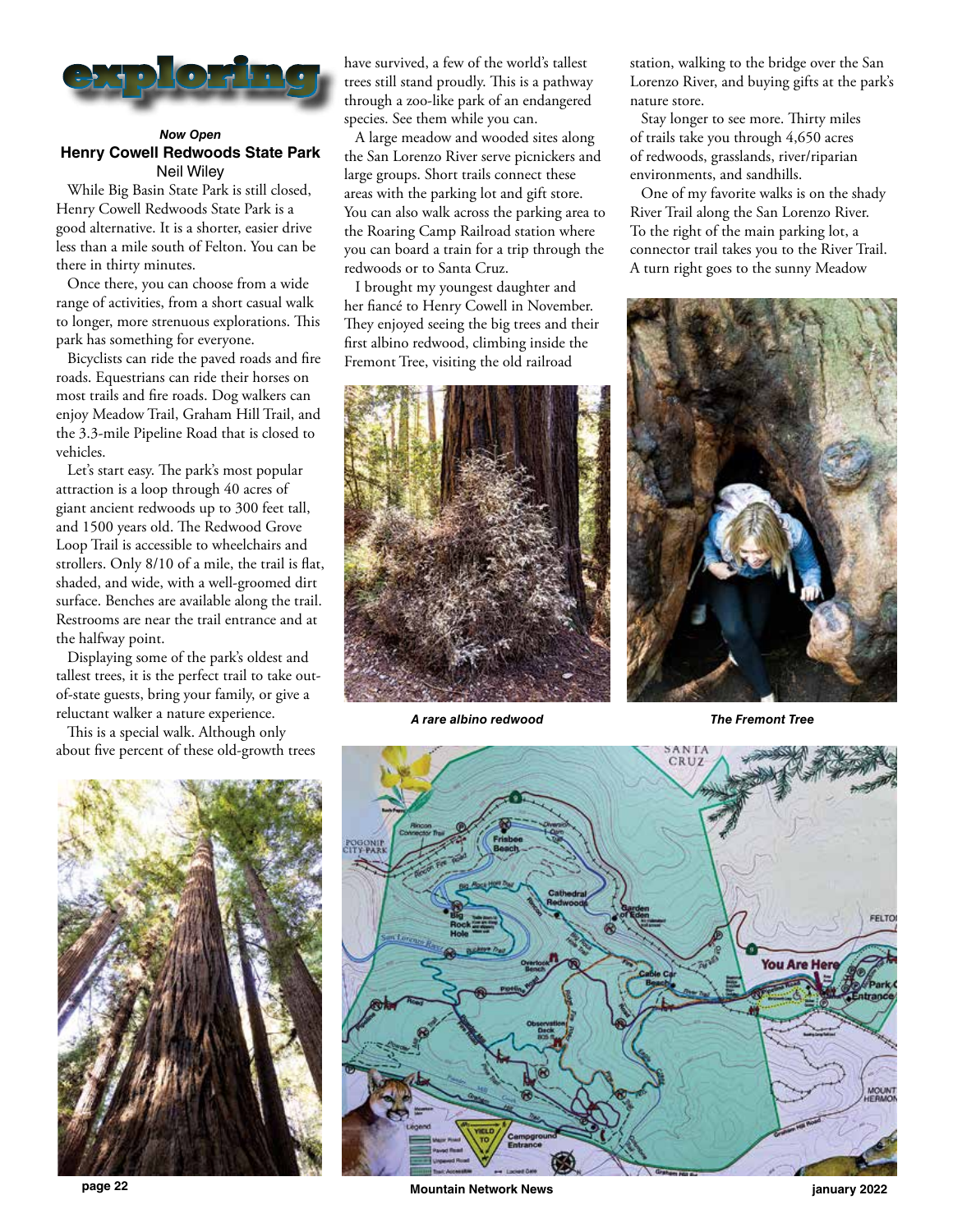

Trail. A turn to the left brings you under the railroad bridge, along the Rincon Fire Road, and to a climb to the Cathedral Redwoods.

For a longer hike from Cathedral Redwoods, take the Big Rock Hole Trail to the Ridge Fire Road and an observation deck. If you look behind the observation deck, you'll find Pine Trail. A downhill stroll brings you to a campground area and Eagle Creek Trail. Turn left to go down to Pipeline Road. After a short distance on Pipeline Road, watch for a small red hydrant and a trail that links with the Redwood Grove Loop Trail and the parking area. This hike takes about four hours or so, with lots of stops for refreshment, rest, and picture-taking.

**The following trails are closed due to fire damage**: Lost Empire, Pine Flat, Sunlit, Tan Oak, Big Ben, Ridge, S-Cape, and North Fall Creek (between Cape Horn Trail and Big Ben Trail).

Whether you stop for a short visit on



the way to Santa Cruz or stay for a longer hike or ride, Henry Cowell is a park for everyone. Bring \$10 for all-day parking (\$9 for seniors). For more information, visit parks.ca.gov, or call 831-335-4598.

I recommend getting a park map. You can get a map at the entrance gate or at the park store. You won't need a map to find the park. Simply go south on Highway 17, and turn right on Mt. Hermon Road to Highway 9. Make a left on Highway 9 to go south about one mile. Watch for a large park sign on the left.

If you want to stay longer, there are 107 campsites in shady pine and oak forest in the park campground. located at 2591 Graham Hill Road in Scotts Valley. To make reservations, visit www.reservecalifornia. com.

For more information about train rides to Bear Mountain and Santa Cruz, visit www. roaringcamp.com, or call 831-335-4484 to check schedules and make reservations.







**page 23 january 2022** *Celebrating life in the Santa Cruz Mountains*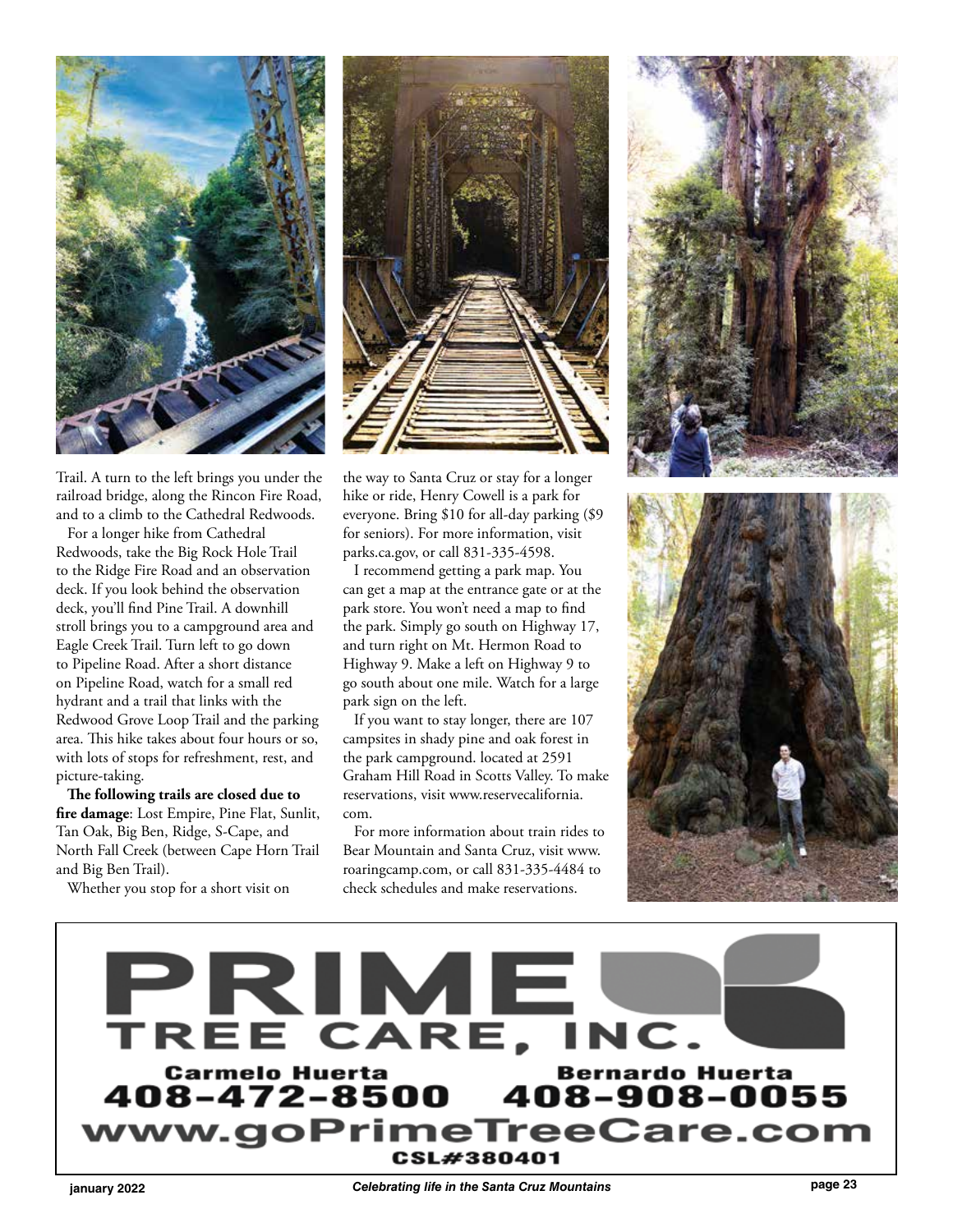

## *From Marlene's Mountain History Archive* **Hazelhurst** Marlene Wiley

"Hazelhurst" was the name Mr. and Mrs. Arthur L. Sears gave the home they built on San Jose-Soquel Road across from Miller Hill Road. The name derives from "...the dense growth of hazel on the land." It is a Queen Anne Victorian cottage built of redwood milled at Laurel. The house had six spacious rooms with 12-foot-high ceilings. The walls were flat painted plaster and the floors were redwood. In 1930, a seventh room was added. It was a pool room built for Arthur, who suffered from stomach cancer. He needed a distraction at night when he couldn't sleep.

Arthur L. Sears was the son of the Reverend Arthur E. Sears. His wife was Laura Josephine Berry, who came to the mountains to be the teacher at Burrell School. She roomed with Reverend and Mrs. Sears.

At the time Laura moved to the mountains, Arthur was a cowpuncher living in Missouri. He ultimately worked his way west and met the schoolteacher. They married in 1888. She continued to teach for another ten years. Their daughter Pearl was born October 30, 1905.

Arthur and Laura purchased adjacent properties on Soquel Road. Arthur purchased his land as early as 1884 from





the Hihn Company. Eventually, the land became a ranch where Arthur planted orchards of prunes, plums, and cherries. The first structures on the ranch were a barn and water tank. Laura was quite a carpenter. According to her daughter Pearl, she helped Arthur build their home. Pearl once said, "She knew more of what she was doing than he did." Laura's father was a carpenter and she learned everything she knew from him.

The house took several years to build. Finally finished, the family occupied the house on April 17, 1906. The next morning, about 5 a.m., the family felt the shocks of the 1906 San Francisco Earthquake.

Arthur Sears extinguished a lantern. Laura Sears tried to get into a closet. Fortunately, she couldn't open the door because the fireplace bricks had fallen into the closet. Though no one was hurt, the house was *Laura Sears*

knocked off its foundation. They used horses and pulleys to put it back together.

Hazelhurst has the distinction of surviving the 1906 and 1989 earthquakes, but falling off the foundation each time. Reconstruction was much slower after the 1989 quake, which destroyed the water tower, and so severely damaged the barn that repair was impossible.

Pearl Sears Lake lived downtown for many years. When her parents died in the early 1940s, she moved to the ranch, but lived in a trailer on the property. She commuted daily to her job at Moffett Field. Her son Dick attended Burrell School, where his grandmother had been a teacher. Pearl continued working the ranch with the assistance of hired help. She was a member of the Loma Prieta Club and Skyland Church.

**page 24 Mountain Network News january 2022**